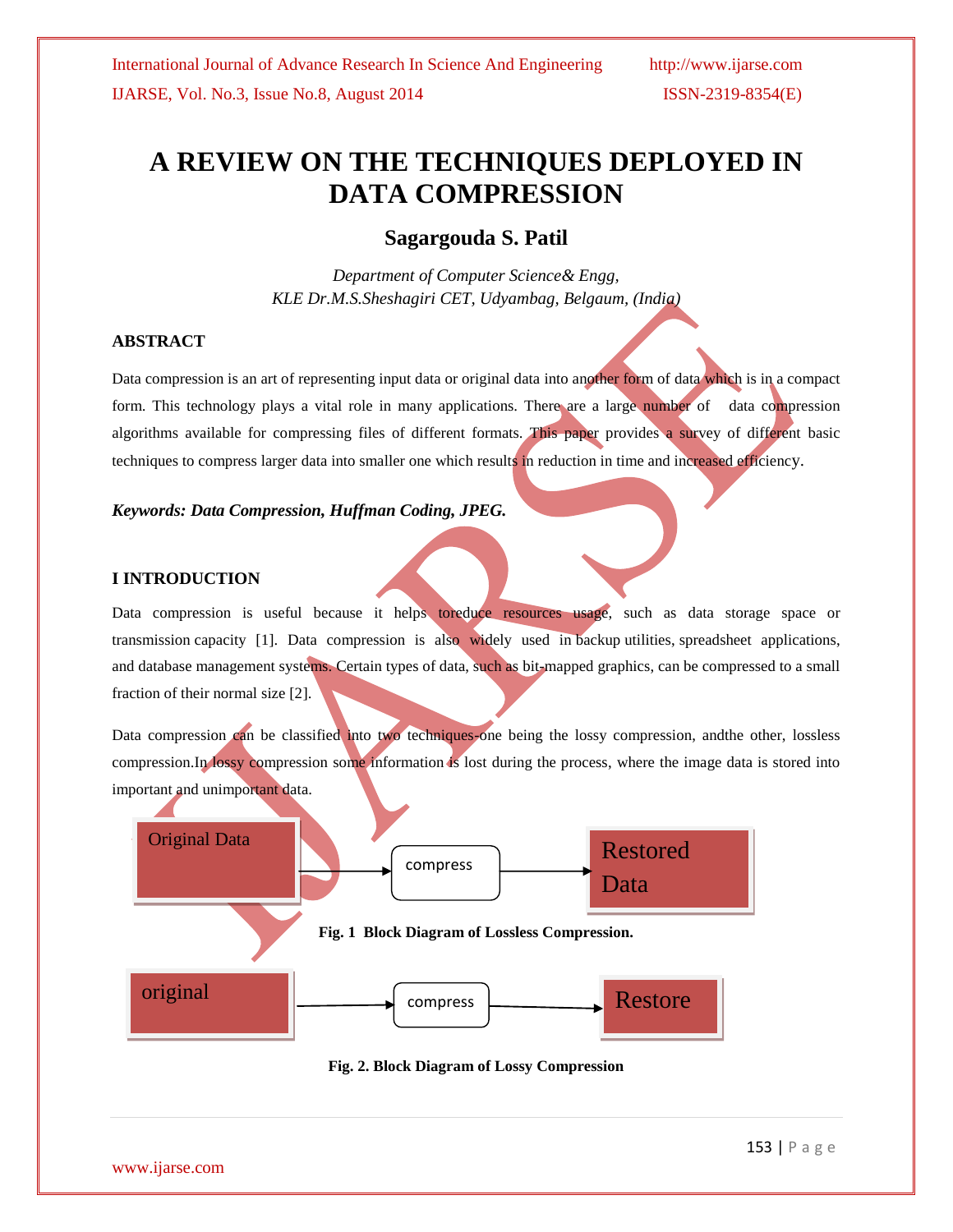## International Journal of Advance Research In Science And Engineering http://www.ijarse.com IJARSE, Vol. No.3, Issue No.8, August 2014 ISSN-2319-8354(E)

The system then discards the unimportant data. It provides much higher compression rates, but there will be some loss of information compared to the original source file.In lossless compression [11] no information is lost during the compression and the decompression process [3, 12]. Here the reconstructed image is mathematically and visually identical to the original one [13]. Fig. 1, 2 shows the pictorial representation of lossless and lossy compression techniques, respectively.

The rest of the paper is organized as follows. Effective data compression techniques have been briefed in Section 2. Section 3 deals with their applications. The paper is concluded in Section 4.

#### **II COMPRESSION TECHNIQUES**

#### **2.1 Huffman coding**

It is an entropy based encoding algorithm [10], designed by David A. Huffman [6]. The running time of Huffman's method is O(log n)[5]. This is also similar to Shannon Fano method, but the difference between these two were in Shannon Fano method[8,9],it constructs its code from top to bottom. In Huffman coding method it constructs its code from bottom to top.

Two major parts in Huffman Coding:-

- 1. We can build a Huffman tree from a set of input characters.
- 2. Traversing the Huffman Tree and assign codes to each character [14].

Fig 2. gives an example for Huffman coding problem.



#### **Fig 2. Example for Huffman coding**

#### **2.2 JPEG**

JPEG (Joint Photographic Expert Group) is used to compress images effectively and video data [7].This method is of [lossy compression](http://en.wikipedia.org/wiki/Lossy_compression) for [digital photography \[](http://en.wikipedia.org/wiki/Digital_photography)4] (Fig. 3.). JPEG achieves 10:1 compression. The three main goals of the jpeg compression method are as follows:-

1. Higher Compression Ratio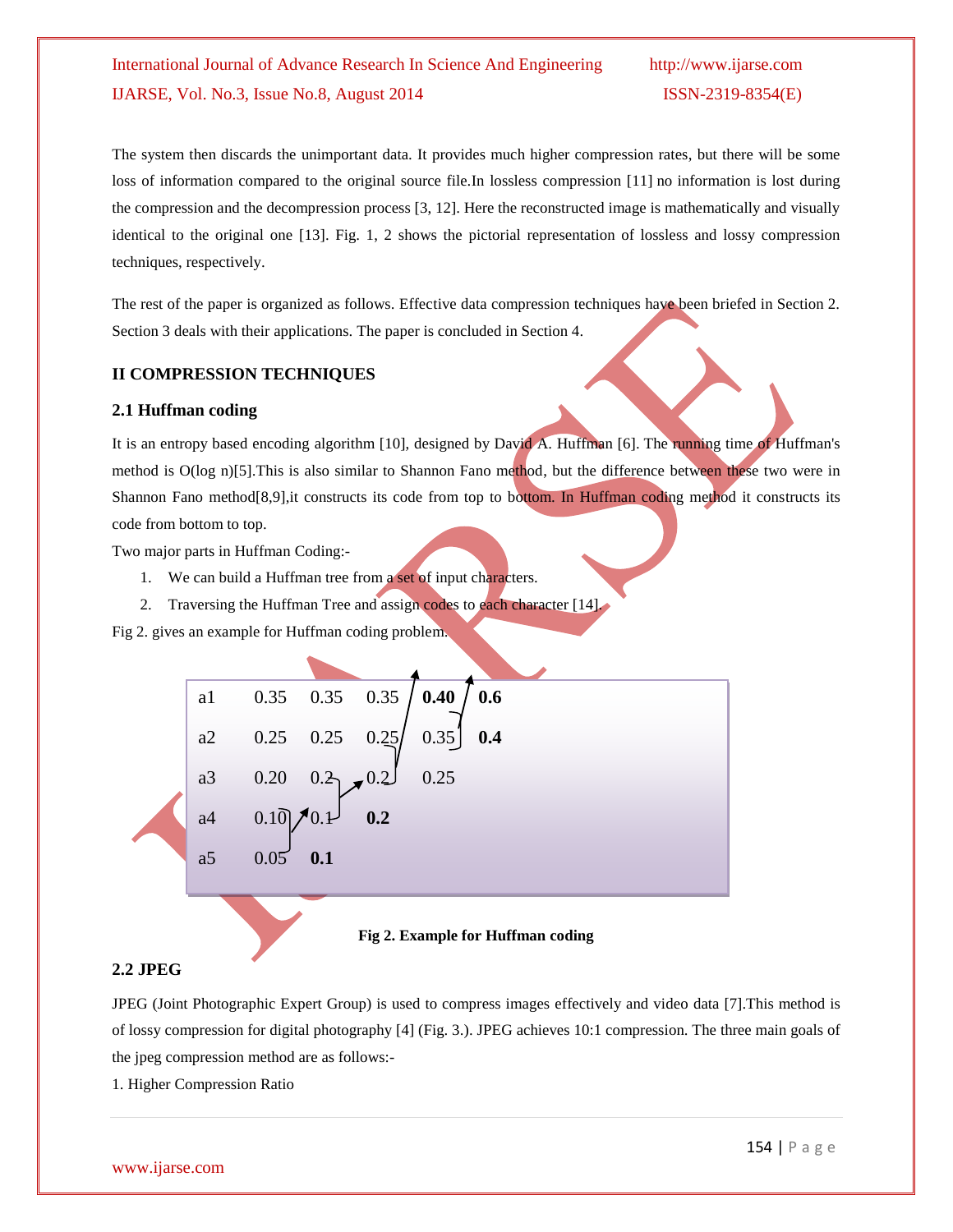## International Journal of Advance Research In Science And Engineering http://www.ijarse.com IJARSE, Vol. No.3, Issue No.8, August 2014 ISSN-2319-8354(E)

#### 2. Highly Sophisticated

3. This makes good results in pixel aspect ratios, colour spaces, other image features. JPEG image coding formats in JPEG2000[17,18] and JPEG were



**Fig 3. Examples for JPEG 2000 and JPEG.**

#### **2.3. LZ77 and LZ78**

These two techniques are the types of lossless data compression methods, devised by Abraham Lempel and Jacob Ziv in 1977 [19] and 1978 [20]. They are well-known as LZ1 and LZ2, respectively. They are responsible for many variants like LZW, LZSS, LZMA, etc. They were used exclusively for GIF and DEFLATE algorithm used in PNG. They are called as dictionary techniques. LZ77 comprises of a sliding window during compression, which was then showed to be equivalent to the explicit dictionary constructed by LZ78. However, they are equivalent only when the whole of the data is to be decompressed.

#### **III APPLICATIONS**

#### **3.1 Image Compression**

This can be either lossless or lossy. Lossy technique used at usually lower bit rates, introduce compression artifacts. Lossy method is usually appropriate for natural images like photographs in applications where slight loss of fidelity is acceptable. However, lossless compression is often recommended for technical drawings, medical images, clip art, face recognition applications, etc [21-23]. There are many algorithms available to employ lossless image compression, popular among them being the following:

- 1) Predictive Coding and DPCM
- 2) Area image compression
- 3) Run-length encoding
- 4) Entropy encoding
- 5) Deflation
- 6) Adaptive dictionary algorithms like LZW
- 7) Chain codes

### **3.2 Video Compression**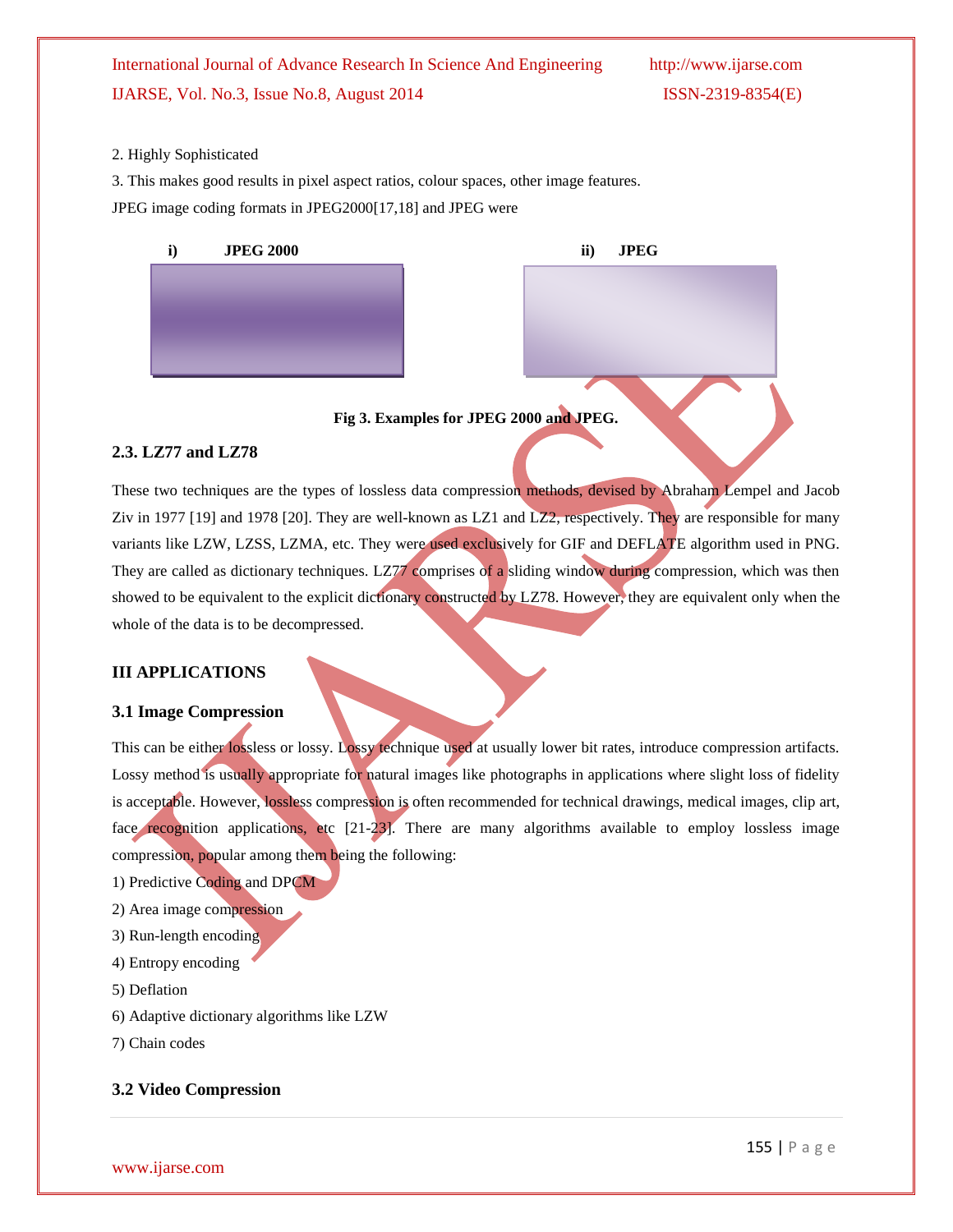## International Journal of Advance Research In Science And Engineering http://www.ijarse.com IJARSE, Vol. No.3, Issue No.8, August 2014 ISSN-2319-8354(E)

The technique mainly focuses on partial or total elimination of redundancy in video data [24-26]. They primarily combine temporal motion compensation and spatial image compression. It is a practical implementation of source coding. They widely rely on lossy compression techniques. MPEG-4 achieves a compression factor between 20 and 200. There are many challenges ingrained in video compression: highly compressed video may lead to distracting or visible artifacts. Deploying lossy schemes may cause a trade-off in video quality. The cost of processing the compression and decompression and system requirements is considerably high.

#### **3.3 Audio Compression**

It is a type of lossless or lossy compression in which the total amount of data in the audio waveform is reduced to differing extents for storage or transmission [27-29]. Lossy audio compression bestows higher compression and is used in wide number of audio applications. They mainly use psychoacoustics to eliminate less meaningful or less audible sounds. The following are a set of lossless audio compression formats:

- 1) Shorten [30]
- 2) Apple Lossless (ALAC)
- 3) Free Lossless Audio Codec (FLAC)
- 4) WavPack
- 5) Windows Media Audio 9 Lossless (WMA Lossless) by Microsoft
- 6) Monkey's Audio
- 7) MPEG-4 ALS

#### **3.4 File Compression**

The UNIX compress command is one of the earliest applications of LZW. The dictionary size is adaptive.

### **3.5 Portable Network Graphics (PNG)**

It is based on the implementation of LZ77[16].This allows match length between 3 and 258.

#### **3.6 Graphics Interchange Format (GIF)**

It is also another implementation of LZW[15]. Initial size of the dictionary is 2b+1.Compressed image is stored with  $1<sup>st</sup>$  byte.

## **IV CONCLUSION**

The various algorithms which have caused acceleration in data compression are discussed in the paper. But since, data compression is still a developing field, many enhancements to the available techniques is crucial so as to boost up their performance.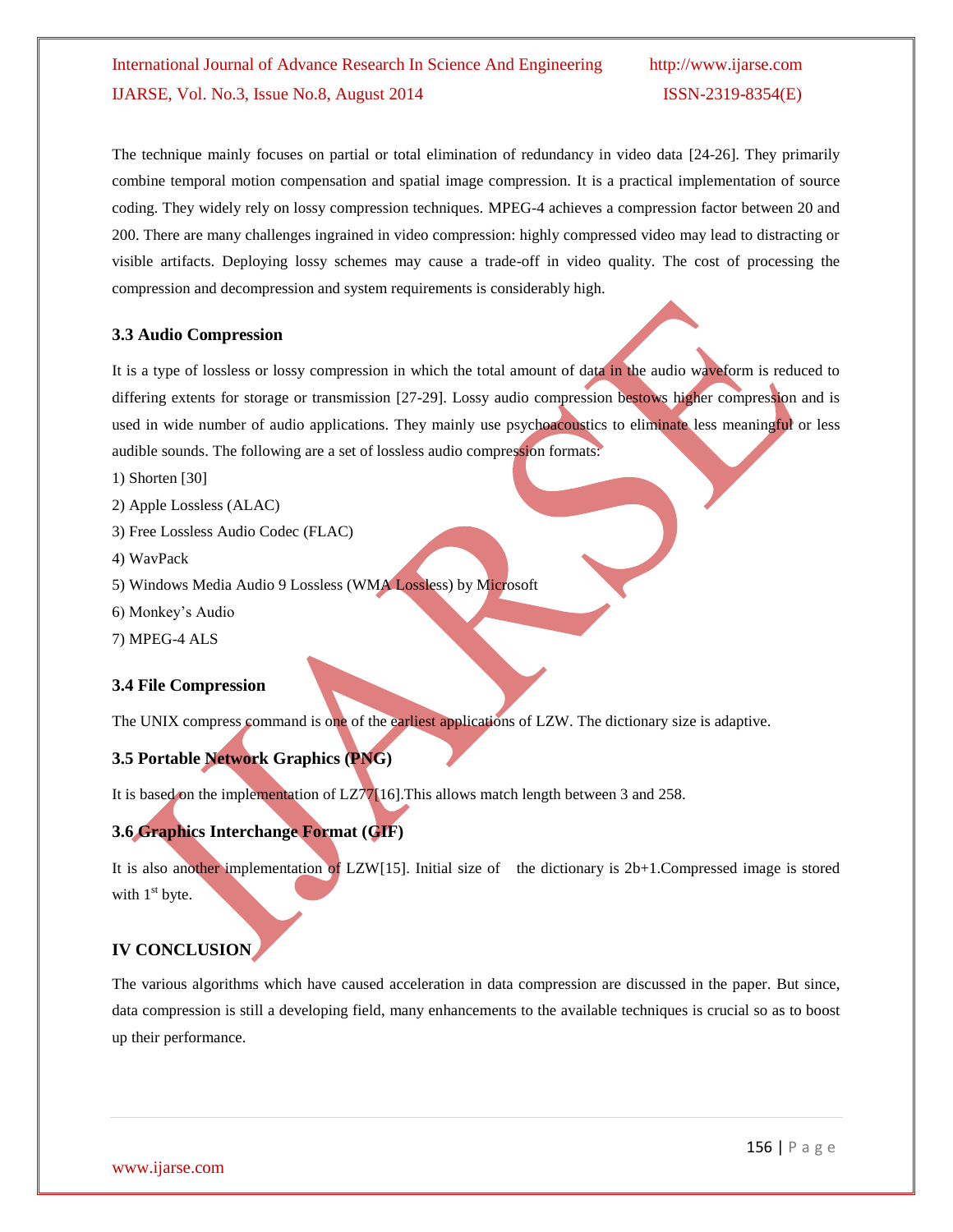#### **ACKNOWLEDGEMENTS**

The author is immensely grateful for the valuable guidance and support provided by Dr.V.S. Malemath ,Senior Lecturer, Department of Computer Science& Engg,KLE Dr.M.S.Sheshagiri CET, Udyambag, Belgaum;and colleague Rahul Dashrath Gavas.

#### **REFERENCES**

- [1] J.Ziv and A.Lempel, "A universal algorithm for data compression", IEEE Transactions on Information Theory, IT-23(3):337-343, May 1977.
- [2] J.Ziv and A.Lempel, "Compression of individual sequences via variable-rate coding", IEEE Transactions on Information Theory, IT-24(5):530-536, September 1978.
- [3] CCSDS Secretariat, "Lossless Data Compression", The Consultative Committee for Space Data Systems.
- [4] TOURADJ EBRAHIMI, MURAT KUNT, "Visual Data Compression for Multimedia Applications", PROCEEDINGS OF THE IEEE, VOL. 86, NO. 6, JUNE 1998.
- [5]. Mridul Kumar Mathur, Seema Loonker, Dr. Dheeraj Saxena, " LOSSLESS HUFFMAN CODING TECHNIQUE FOR IMAGE COMPRESSION AND RECONSTRUCTION USING BINARY TREES",Int.J.Comp.Tech.Appl,Vol 3 (1), 76-79.
- [6] Huffman D.A., "A method for the construction of minimum redundancy codes", *Proceedings of the Institute of Radio Engineers, 40 (9), pp. 1098–1101, September 1952.*
- [7] TOURADJ EBRAHIMI, MURAT KUNT, "Visual Data Compression for Multimedia Applications", PROCEEDINGS OF THE IEEE, VOL. 86, NO. 6, JUNE 1998.
- [8] Fano R.M., "The Transmission of Information", Technical ReportNo. 65, Research Laboratory of Electronics, M.I.T., Cambridge,Mass.; 1949.
- [9]Shannon C.E., "A mathematical theory of communication," BellSys. Tech. Jour., vol. 27, pp. 398-403; July, 1948.
- [10] Huffman D.A., "A method for the construction of minimumredundancycodes", *Proceedings of the Institute of RadioEngineers*, 40 (9), pp. 1098–1101, September 1952
- [11] R. Sankaralingam, R. Orugani, and N. Touba, "Static compactiontechniques to control scan vector power dissipation," in Proceedings ofthe IEEE VLSI Test Symposium (VTS '00), pp. 35–40, Montreal,Canada, May 2000.
- [12] Manber, U.; Myers, G. Suffix arrays: A new method for on-line stringsearches. SIAM J. Comput.1993, 22, 935–948. 2. Larsson, N.J.;Sadakane, K. Faster suffix sorting. Theoret. Comput. Sci. 2007, 317, 258–272.
- [13] Manzini, G.; Ferragina, P. Engineering a lightweight suffix arrayconstruction algorithm.Algorithmca 2004, 40, 33–50.
- [14] Abouelhoda, M.I.; Kurtz, S.; Ohlebusch, E. Replacing suffix trees withenhanced suffix arrays. J. Discrete Algorithms 2004, 2, 53–86.
- [15] Welch T.A., "A technique for high-performance datacompression", *IEEE Computer*, 17, pp. 8–19, 1984.